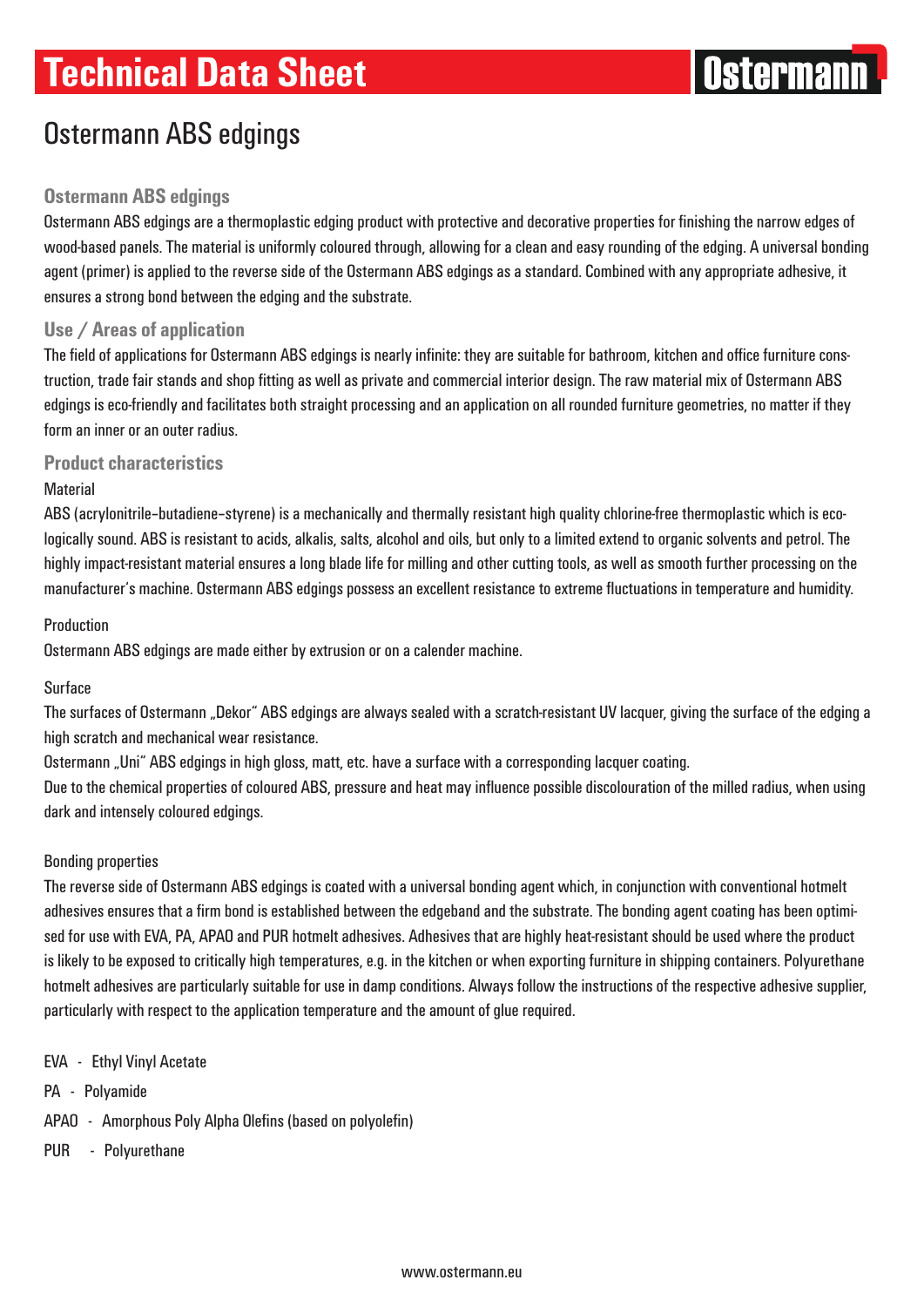# Ostermann ABS edgings

## **Quality features / Technical Data**

Any material- or process-related irregularities must not be apparent at a distance of 0.5 m. Due to the precise pre-tensioning and plane parallelism of Ostermann ABS edgings, a tight, almost invisible joint is achieved. The pre-tensioning also ensures optimum bonding by taking up any excess glue at the midpoint of the back of the edging and anchor points of the glue in the chipboard.

| Properties / mechanical / electrical | <b>Unit</b>              | Value       | <b>Standard</b>                   |
|--------------------------------------|--------------------------|-------------|-----------------------------------|
| Light fastness (for interior use)    | ۰                        | $>$ level 6 | <b>ISO 877</b><br><b>ISO 4892</b> |
| <b>Indendation hardness</b>          | N/mm <sup>2</sup>        | $90 - 110$  | ISO 2039-1                        |
| <b>Hardness Shore D</b>              | ٠                        | $72 \pm 6$  | <b>ISO 868</b>                    |
| Impact strength notched, 23°C        | KJ/m2                    | $17 - 19$   | ISO 179/2C                        |
| Impact strength unnotched, 23°C      | KJ/m2                    | no breakage | ISO 179/2D                        |
| Thermal resistiance (50 °C/h, B 50N) | °C                       | approx. 96  | <b>ISO 306</b>                    |
| <b>Chemical resistance</b>           | $\overline{\phantom{a}}$ | good 1-B    | <b>DIN 68861</b>                  |
| Shrinkage (1h at 80°C)               | $\frac{0}{0}$            | < 1.0       | <b>Factory standards</b>          |
| Static charging                      |                          | very low    |                                   |

## **Processing characteristics**

| <b>Machining</b>                          | <b>Suitability</b>                                        |
|-------------------------------------------|-----------------------------------------------------------|
| Cutting                                   | good                                                      |
| Milling direction 1)                      | <b>Climb milling</b><br>conventional<br>milling*          |
| Pre-milling                               | good                                                      |
| <b>Radius milling</b>                     | good                                                      |
| Profiling                                 | good                                                      |
| <b>Scraper processing</b>                 | good                                                      |
| <b>Buffing</b>                            | good                                                      |
| <b>Bonding</b>                            | Any standard hotmelt adhesive for edgebanding can be used |
| Polishability                             | good                                                      |
| <b>Stress whitening</b>                   | medium                                                    |
| Lacquerability                            | good (Acrylic/PUR lacquer) **                             |
| <b>Machining on BAZ processing centre</b> | good                                                      |

\*Conventional milling is recommended for all thermoplastic edging material

\*\*Due to the variety of coating systems used by different manufacturers, initial test paints with consideration of the right drying time are indispensable.